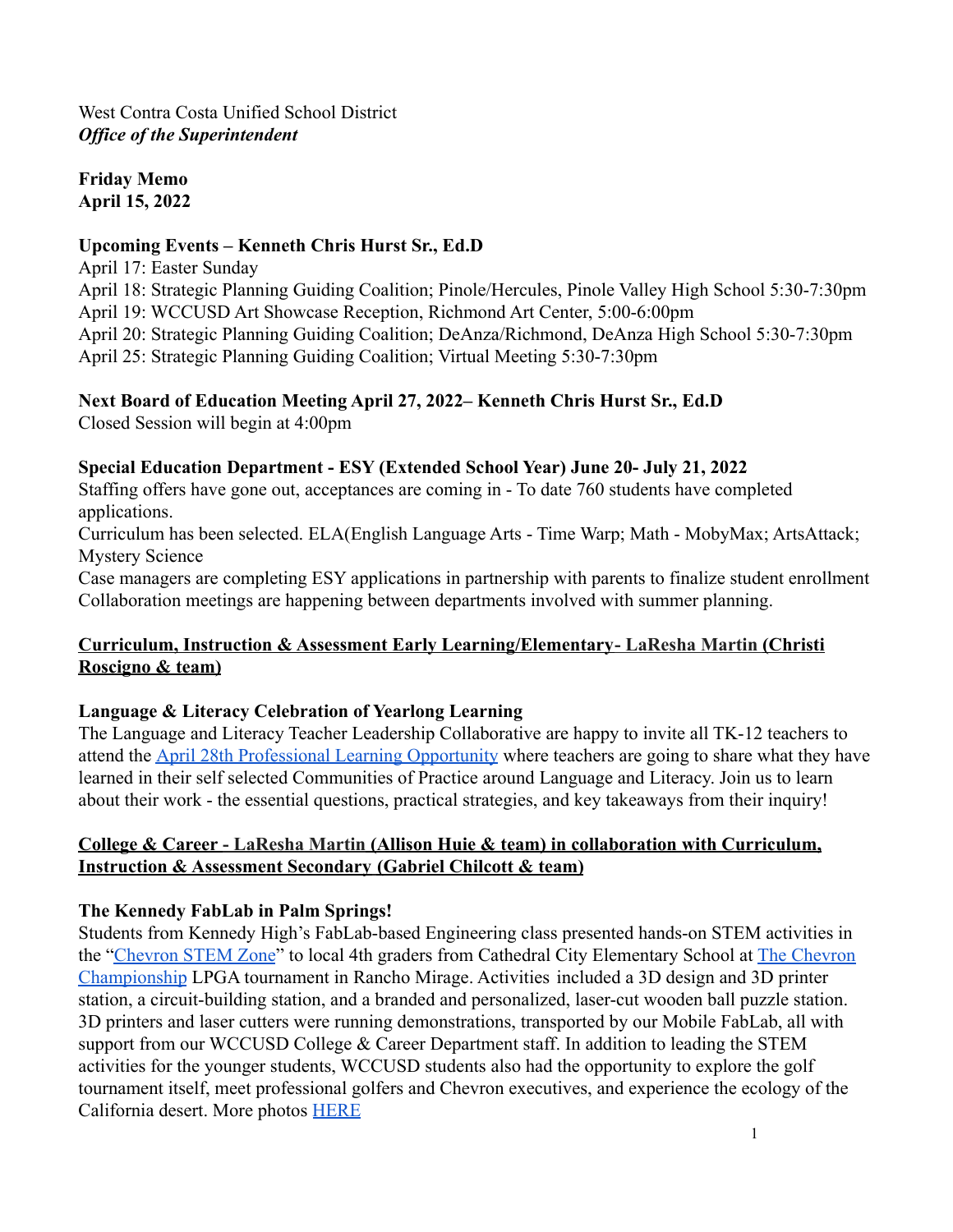West Contra Costa Unified School District *Office of the Superintendent*



**English Learner Achievement - LaResha Martin (Esaul Orozco & team) [Spring Quarter 3](https://docs.google.com/document/d/1FuacBWuGSIG4ckvZw1gR5qLbfJJT6dVXpjXzNfYxVOM/edit?usp=sharing) (Jan-March) Review Update 2021-22**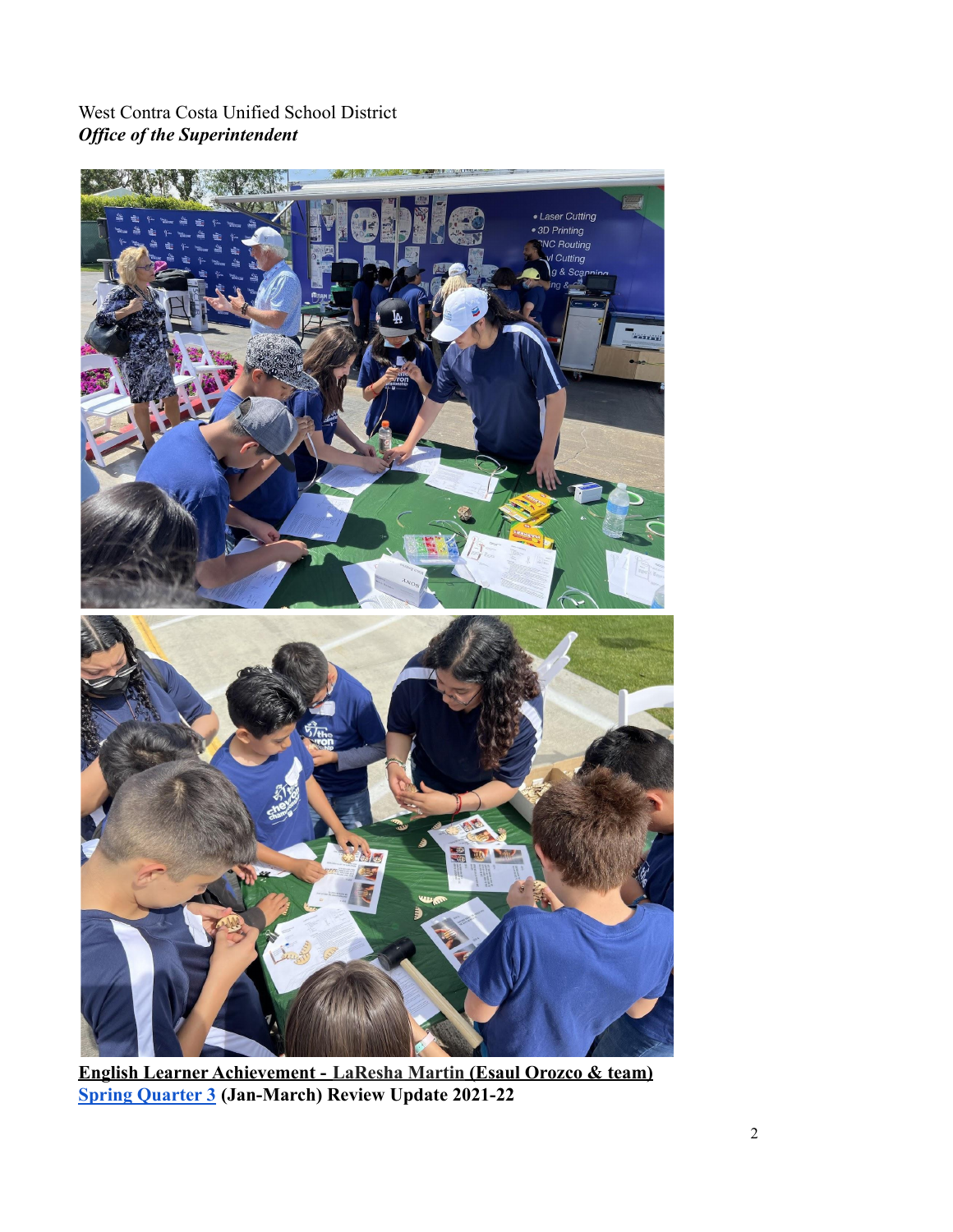## **Family & Community Engagement - LaResha Martin (Martine Blake & Kasey Blackburn Jiron, Expanded Learning)**

#### **ASES increase**

Last July (2020-2021 FY), the governor approved an increase in ASES per pupil allocation. The per pupil rate increased from \$8.88 to \$10.18. Unfortunately, the CDE did not release the Grant Award Notification to reflect this increase in district budgets until February 28, 2022. The Board received several recent amendments reflecting this increase in the ASES per-pupil allocation. WCCUSD's Expanded Learning division is allocating this increase to offer small group (1:6) reading intervention at our elementaries and to increase Expanded Learning staff hourly rates to a competitive rate.

#### **Expanded Learning Evaluation**

Social Policy Research Associates (SPR) is the evaluation firm that the Expanded Learning division partners with to complete its external evaluation (quality, attendance, youth, family, and staff survey data) and our annual continuous quality improvement process. SPR has extensive experience with evaluating school based expanded learning programs in SFUSD and OUSD. As part of their evaluation, SPR is providing each program with a detailed program profile which summarizes site-level program data along with a public-facing memo and data tables. In addition to the District's 2021-2022 Expanded Learning Evaluation they are also doing our federal ASSIST reporting for 21CCLC funding and leading focus group conversations with stakeholders.

#### **California Department of Education's Expanded Learning Opportunity Program**

California Department of Education releases a new stream of funding for Expanded Learning programs called Expanded Learning Opportunity Program (ELO-P). ELO-P funds are apportioned to school districts based on prior year classroom-based average daily attendance for grades kindergarten through sixth grade (TK/K–6) and the prior year unduplicated pupil percentage as of the Second Principal Apportionment. The purpose of these funds is to expand TK-6th grade exposure to high quality after school, intercession and summer school enrichment as described in Education Code Section 46120. Per CDE, the ELO-P funds are a multi-year funding stream. More information about how the District is planning on allocating its ELO-P funds can be found [here](https://docs.google.com/presentation/d/1MPaPCH2RIBSS7u6mY46Dxc05Y8kxQKTiufpfoTQDDME/edit?usp=sharing).

#### **Communications Update - Ryan Phillips**

#### **Tuesday, April 12, 2022**

**[West Contra Costa Unified seeks input on plan towards achieving equity | EdSource](https://edsource.org/updates/west-contra-costa-unified-seeks-input-on-plan-towards-achieving-equity)**

West Contra Costa Unified officials are calling on the community to get involved in the district's "[strategic planning process](https://www.wccusd.net/strategicplan)" to develop a plan towards achieving equity across multiple areas. "This is the right time for us to initiate a lasting change for our students," Superintendent Chris Hurst said in an announcement Monday evening.